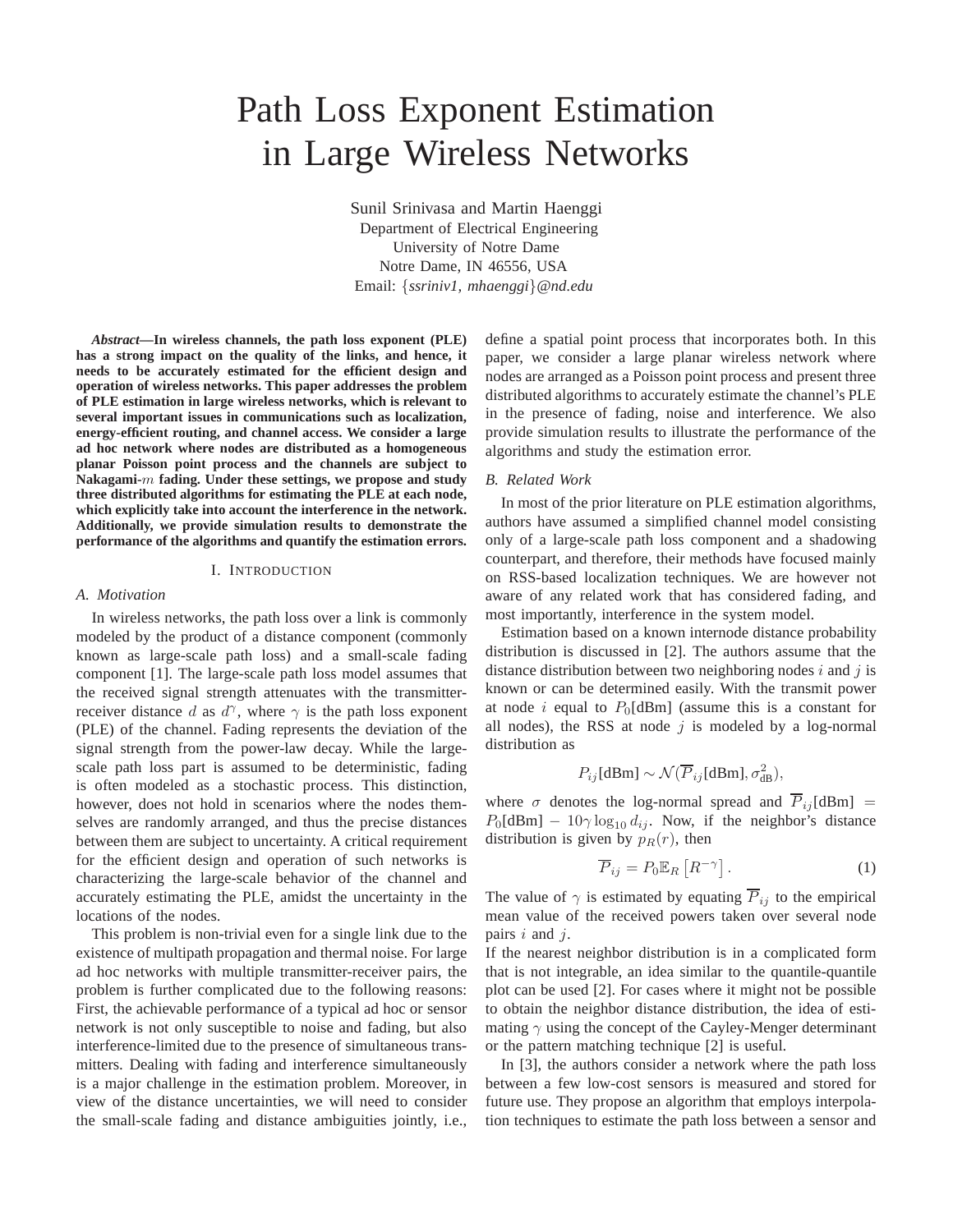any arbitrary point in the network. In [4], a PLE estimator based on the method of least squares is discussed and used in the design of an efficient handover algorithm. However, as described earlier, the situation is completely different when interference and fading are considered and we cannot use these purely RSS-based estimators.

#### II. SYSTEM MODEL

We consider an infinite ad hoc network on  $\mathbb{R}^2$ , where nodes are distributed as a homogeneous Poisson point process (PPP)  $\Phi$  of density  $\lambda$ . Accordingly, the number of points lying in a compact set B, denoted by  $\Phi(B)$ , is Poisson-distributed with mean  $\lambda \nu_2(B)$ , where  $\nu_2(\cdot)$  is the two-dimensional Lebesgue measure (area). Also, the number of points in disjoint sets are independent random variables.

The attenuation in the channel is modeled as the product of the large-scale path loss with exponent  $\gamma$  and a flat blockfading component. To obtain a concrete set of results, the fading amplitude  $H$  is taken to be Nakagami- $m$  distributed. Letting  $m = 1$  results in the well-known case of Rayleigh fading, while lower and higher values of  $m$  signify stronger and weaker fading scenarios respectively. The case of no fading is modeled by setting  $m \to \infty$ . When dealing with received signal powers, we use the power fading variable denoted by  $G = H^2$ . Since G captures the random deviation from the large-scale path loss,  $\mathbb{E}_G[G] = 1$ . The moments of G are [5, Eqn. 17]

$$
\mathbb{E}_G[G^n] = \frac{\Gamma(m+n)}{m^n \Gamma(m)}, \quad n \in \mathbb{R}^+.
$$
 (2)

and the variance is  $\sigma_G^2(G) = 1/m$ . We take the noise to be AWGN with mean power  $N_0$ .

Since the PLE estimation is usually performed during network initialization, it is reasonable to assume that the transmissions in the system during this phase are uncoordinated. Therefore, we take the channel access scheme to be ALOHA. We denote the ALOHA contention probability by a constant  $p$  meaning that nodes independently decide to transmit with probability p or stay idle with probability  $1 - p$  in any time slot<sup>1</sup>. Consequently, the set of transmitters at any given moment forms a PPP  $\Phi'$  of density  $\lambda p$ . Also, since there is no information available for power control, we assume that all the transmit powers are equal to unity. Then, the interference at node  $y$  is given by

$$
I_{\Phi}(y) = \sum_{z \in \Phi'} G_{zy} ||z - y||^{-\gamma},
$$

where  $G_{zy}$  is the fading gain of the channel and  $\|\cdot\|$  denotes the Euclidean distance.

We define the communication from the transmitter at  $x$  to the receiver at  $y$  to be successful if the signal-to-noise and interference ratio (SINR) at y is larger than a threshold  $\Theta$ . Mathematically speaking, an outage occurs if and only if

$$
\frac{G_{xy}||x-y||^{-\gamma}}{N_0 + I_{\Phi'\setminus\{x\}}(y)} \le \Theta,
$$
\n(3)

where  $I_{\Phi' \setminus \{x\}}(y)$  denotes the interference in the network at y due to all the transmitters, except the desired one at  $x$ .

#### III. PATH LOSS EXPONENT ESTIMATION

This section describes three completely distributed algorithms for PLE estimation, each based on a certain network characteristic, and provides simulation results on the estimation errors. The first algorithm uses the mean value of the interference and assumes that the network density is known beforehand. Algorithms 2 and 3 are based on outage probabilities and the network's connectivity properties respectively, and do not require knowledge of the density  $\lambda$  or the Nakagami parameter m.

The PLE estimation problem is essentially tackled by equating the empirically (observed) measured values of the aforementioned network characteristics to the theoretically established ones to obtain  $\hat{\gamma}$ . In each time slot, nodes either transmit (w.p. *p*) or listen to record measurements (w.p.  $1-p$ ). Upon obtaining the required measurement values over several time slots, the estimation process can be performed at each node in the network in a distributed fashion.

The simulation results are obtained using MATLAB. The PPP is generated by distributing a Poisson number of points uniformly randomly in a  $50 \times 50$  square with density 1. To avoid border effects, we use the measurements recorded at the node lying closest to the center of the network. To analyze the mean error performance of the algorithms, we consider the estimates resulting from 50, 000 different realizations of the PPP. The contention probability is taken to be  $p = 0.05$  in each case<sup>2</sup>, and  $N_0 = -25$  dBm.

### *A. Algorithm 1: Estimation Using the Mean Interference*

In many situations, the network density is a design parameter and known. In other cases, it is possible to estimate the density (see [6, Sec. 2.7] and the references therein for a survey of the estimation methods for a PPP). A simple technique to infer the PLE  $\gamma$  when the nodal density is known is based on the mean interference in the network.

According to this method, nodes simply need to record the strength of the received power that they observe and use it to estimate  $\gamma$ . For  $\gamma > 2$  (a fair assumption in a wireless scenario), the mean interference is theoretically equal to [7]

$$
\mu_I = C_1 = 2\pi \lambda p \frac{A_0^{2-\gamma}}{\gamma - 2},
$$
\n(4)

where  $A_0$  is the near-field radius of the antenna. Consequently, the mean received power is  $\mu_R = \mu_I + N_0$ , and is independent of m.

<sup>&</sup>lt;sup>1</sup>The beginning and ending times of a slot is based on the individual node's clock cycle. Thus, time slots across different nodes need not (and in general, will not) be synchronized. We will only assume that the duration of the slots are the same.

<sup>&</sup>lt;sup>2</sup>This value of p was found to be suitable to obtain several quasi-different realizations of the PPP  $\Phi'$  and helped obtain accurate estimates in a reasonable number of time slots.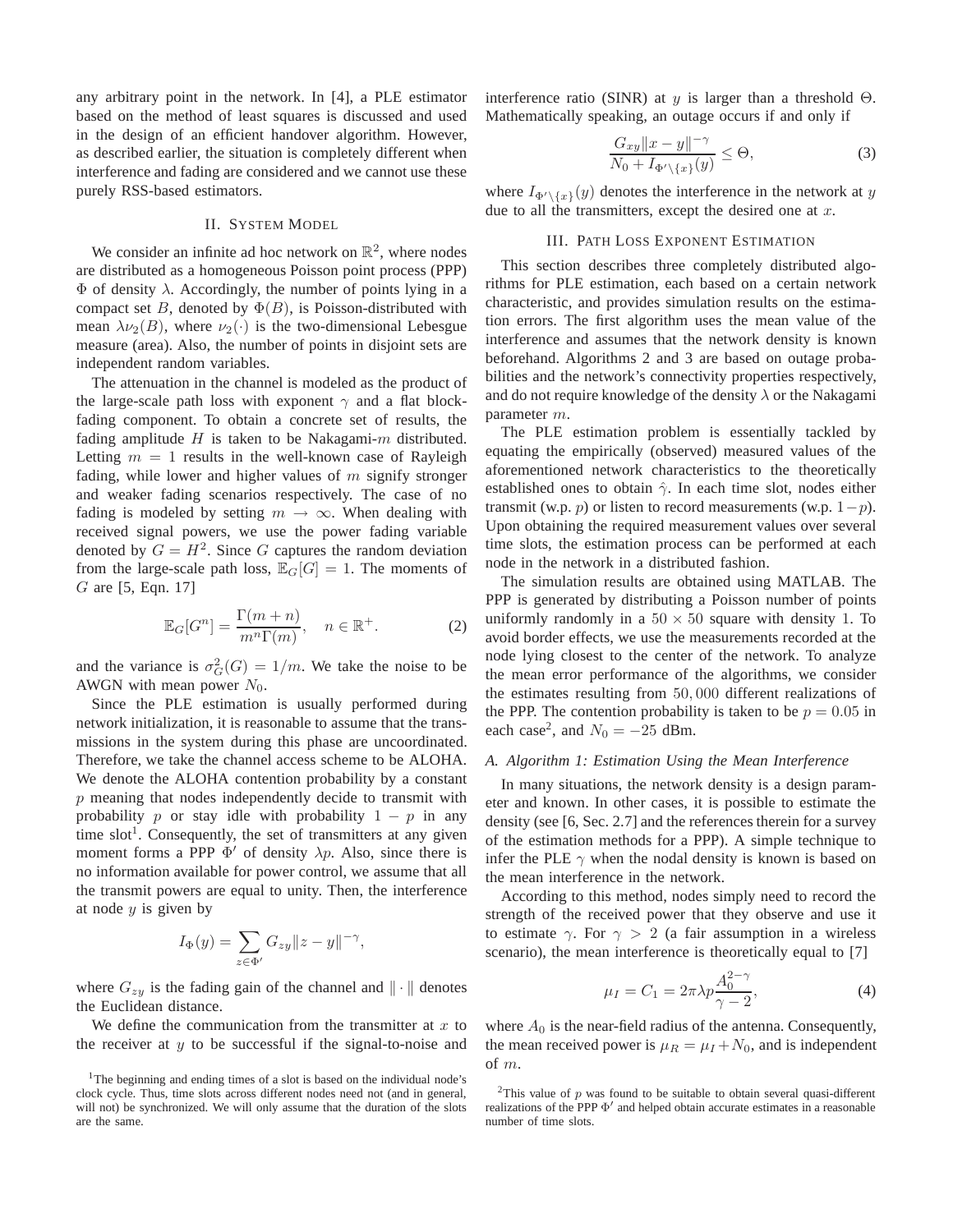The algorithm based on the mean interference matches the sample and theoretic values of the mean received power and is described as follows.

- Record the strengths of the received powers  $R_1, \ldots, R_N$ at any arbitrarily chosen node during  $N$  time slots. Eventually, the empirical mean received power  $(1/N) \sum_{i=1}^{N} R_i$  converges.
- Equating the observed mean value to the theoretical value of  $\mu_R$ ,  $\gamma$  can be estimated by using a look-up table and the known values of p,  $N_0$ ,  $A_0$  and estimated (or known) density  $\lambda$ .

Fig. 1 depicts the mean squared error (MSE) values of the estimated PLE  $\hat{\gamma}$  using the above algorithm for different  $\gamma$ and N values. The estimates are seen to be fairly accurate over a wide range of PLE values.



Fig. 1. MSE of  $\hat{\gamma}$  versus the number of time slots for different PLE values, for the estimation method based on the mean interference. The error is small when the path loss exponent is small.

# *B. Algorithm 2: Estimation Based on Virtual Outage Probabilities*

We now describe an estimation method based on outage probabilities that does not require the knowledge of the network density or the Nakagami fading parameter. We first overview some theoretical results and then present a practical scheme to estimate  $\gamma$ .

In [8], it is shown that when the signal power is exponential distributed, the success probability  $p_s$  across any link in the Poisson network is equal to the product of the Laplace transforms of noise and interference. In particular, when the transceiver pair separation is unity<sup>3</sup>, we have [7]

$$
p_s = c_1 \exp(-c_2 \Theta^{2/\gamma}),\tag{5}
$$

 $3$ When the transmitter node is unit distance away from the receiver node, the PLE will not affect the received power strength. This case is particularly helpful for implementation of the PLE estimation algorithm.

where  $c_1 = \exp(-N_0\Theta)$  and

$$
c_2 = \lambda p \pi \mathbb{E}[G^{2/\gamma}]\Gamma\left(1 - \frac{2}{\gamma}\right) = \frac{\lambda p \pi \Gamma\left(m + \frac{2}{\gamma}\right)\Gamma\left(1 - \frac{2}{\gamma}\right)}{\Gamma(m)m^{2/\gamma}}.
$$

To estimate  $\gamma$ , the nodes are required to measure the SINR values during several time slots and use it to compute the empirical success probability, which matches the theoretical value (5). However, note that it is impractical to place transmitters for each receiver node where a SINR measurement is taken. Instead, nodes can can simply measure the received powers, and compute the (virtual) SINRs taking the signal powers to be independent realizations of an exponential random variable. This algorithm is implemented at each node as follows.

- Record the values of the received powers  $R_1, \ldots, R_N$  at the node during  $N$  time slots. Take the signal powers  $S_i$ ,  $1 \leq i \leq N$ , to be N independent realizations of an exponential random variable with unit mean. Using the values  $S_i/R_i$   $\forall i$ , a histogram of the observed SINR values is obtained.
- Evaluate the empirical success probabilities at two different thresholds, i.e., compute  $p_{s,j} = (1/N) \sum_{i=1}^{N} \mathbf{1}_{\{S_i/R_i > \Theta_j\}}, j = 1, 2$ . Eventually, the success probability values converge.
- Assuming that the empirically observed values match the theoretical values, we have from (5),

$$
\frac{\ln p_{s,1} + N_0 \Theta_1}{\ln p_{s,2} + N_0 \Theta_2} = \left(\frac{\Theta_1}{\Theta_2}\right)^{2/\gamma}.
$$

An estimate of  $\gamma$  is obtained as

$$
\hat{\gamma} = \frac{2\ln(\Theta_1/\Theta_2)}{\ln((\ln p_{s,1} + N_0\Theta_2)/(\ln p_{s,2} + N_0\Theta_2))},
$$
 (6)

which is independent of both  $\lambda$  and m.

Fig. 2 plots the MSE of  $\hat{\gamma}$  for  $\Theta_1 = 10$  dB and  $\Theta_2 = 0$ dB for different  $\gamma$  and N values. We observe that the error is small when the PLE is small, but increases with larger values of  $\gamma$ . Also, Fig. 3 plots the MSE of  $\hat{\gamma}$  versus m at various PLE values for the estimation method based on outage probabilities. We observe that the algorithm performs more accurately at lower values of m. We provide an intuitive explanation for this behavior in III-D.

# *C. Algorithm 3: Estimation Based on the Cardinality of the Transmitting Set*

When the network density  $\lambda$  and the Nakagami parameter  $m$  are unknown, the PLE can be also be accurately estimated based on the connectivity properties of the network. In this subsection, we derive the average number of nodes that are connected to any arbitrary node in the network, and describe a PLE estimation algorithm based on our analysis.

For any node, define its *transmitting set* as the group of transmitting nodes whom it receives a packet from, in a given time slot. More formally, for receiver  $y$ , transmitter node  $x$  is in its transmitting set,  $T_y$  if they are connected, i.e., the SINR at y is greater than a certain threshold  $\Theta$ . Note that this set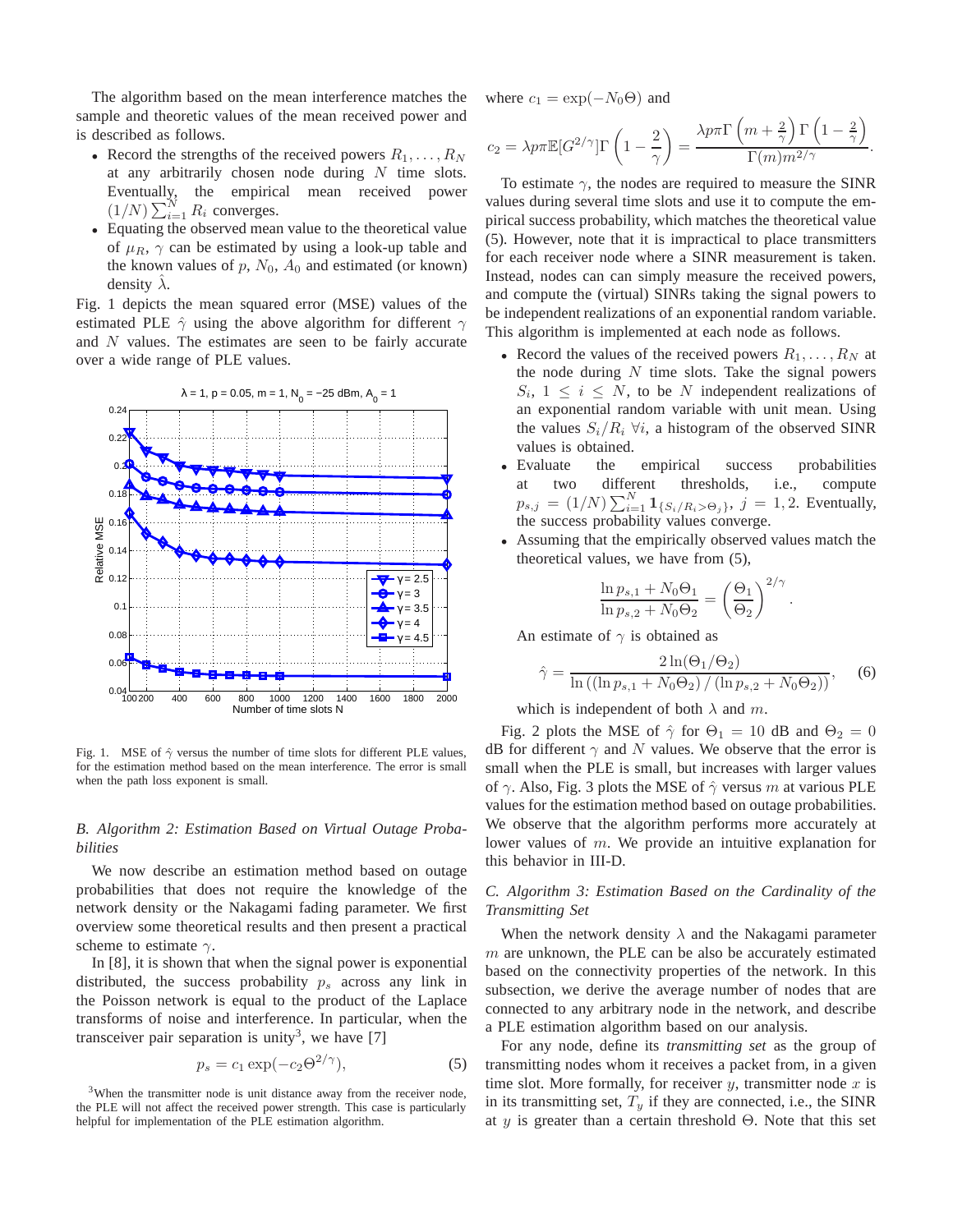

Fig. 2. MSE of  $\hat{\gamma}$  versus the number of time slots for the estimation method based on virtual outage probabilities.



Fig. 3. MSE of  $\hat{\gamma}$  versus the Nakagami parameter m for different PLE values, for the estimation method based on virtual outage probabilities.

changes from time slot to time slot. Also note that for  $\Theta \geq 1$ , the cardinality of the transmitting set can at most be one, and that transmitter is the one with the best channel to the receiver. The estimation algorithm is based on matching the theoretical and empirical values of the mean number of elements in the transmitting set. The following proposition forms the basis of this estimation scheme.

*Proposition 3.1:* Under the conditions of Nakagami-m fading for  $m \in \mathbb{N}$  and  $N_0 \ll I$ , for any arbitrary node, the mean cardinality of the transmitting set,  $\bar{N}_T$ , is proportional to  $\Theta^{-2/\gamma}$ .

*Proof:* The pdf of the the Nakagami-m power fading variable is given by [5]

$$
p_G(x) = \frac{m^m}{\Gamma(m)} x^{m-1} \exp(-mx), \quad m \ge 1/2.
$$
 (7)

For  $N_0 \ll I$ , the success probability for a transceiver pair at an arbitrary distance  $R$  units apart can be expressed as

$$
p_s(R) = \mathbb{E}_I \left[ \Pr(GR^{-\gamma} > I\Theta \mid I) \right]
$$
  
= 
$$
\mathbb{E}_I \left[ \int_{I\Theta R^{\gamma}}^{\infty} \frac{m^m}{\Gamma(m)} x^{m-1} \exp(-mx) dx \right]
$$
  
= 
$$
\frac{1}{\Gamma(m)} \int_0^{\infty} \Gamma(m, x\Theta R^{\gamma} m) p_I(x) dx,
$$
 (8)

where  $\Gamma(\cdot, \cdot)$  is the upper incomplete gamma function<sup>4</sup> and  $p_I(x)$  denotes the pdf of the interference.

The expressions can be further simplified when  $m$  is an integer. For  $m \in \mathbb{N}$ , we have

$$
p_s(R) \stackrel{(a)}{=} \sum_{k=0}^{m-1} \frac{1}{k!} \int_0^\infty (x \Theta R^\gamma m)^k \exp(-x \Theta R^\gamma m) P_I(x) dx
$$
  

$$
\stackrel{(b)}{=} \sum_{k=0}^{m-1} \frac{(-\Theta R^\gamma m)^k}{k!} \frac{d^k}{ds^k} M_I(s)|_{s=\Theta R^\gamma m},
$$
(9)

where  $M_I(s)$  is the moment generating function (MGF) of I. Here,  $(a)$  is obtained from the series expansion of the upper incomplete gamma function and  $(b)$  using the definition of the MGF. When the node distribution is Poisson, we have the following closed-form expression for the MGF [7, Eqn. 20]:

$$
M_I(s) = \exp(-\lambda p \pi \mathbb{E}_G[G^{2/\gamma}]\Gamma(1 - 2/\gamma)s^{2/\gamma}), \quad \gamma > 2.
$$

Using this, we get

$$
p_s(R) = \exp(-c_3 R^2) \sum_{k=0}^{m-1} \frac{(c_3 R^2)^k}{k!} \left(\frac{2}{\gamma}\right)^k, \quad m \in \mathbb{N}
$$
 (10)

where  $c_3 = \lambda p \pi \mathbb{E}_G (G^{2/\gamma}) \Gamma(1 - 2/\gamma) (\Theta m)^{2/\gamma} = c_2 m^{2/\gamma}$ .

Now, we consider a receiver node O, shift it to the origin and analyze the transmitting set for this "typical" node. Consider a disc of radius  $a$  centered at the origin. Let  $E$  denote the event that an arbitrarily chosen transmitter inside this disc is in O's transmitting set. Since the nodes in the disc are uniformly randomly distributed, we have

$$
\begin{array}{rcl}\n\Pr(E) & = & \mathbb{E}_{R}[p_{s}(R) \mid R] \\
& = & \frac{2\pi}{\pi a^{2}} \int_{0}^{a} \sum_{k=0}^{m-1} \frac{\exp(-c_{3}r^{2})r^{2k}}{k!} \left(\frac{2c_{3}}{\gamma}\right)^{k} r dr \\
& = & \frac{1}{a^{2}} \sum_{k=0}^{m-1} \left(\frac{2c_{3}}{\gamma}\right)^{k} \int_{0}^{a} \frac{\exp(-c_{3}r^{2})}{k!} r^{2k} 2r dr \\
& \stackrel{(a)}{=} & \frac{1}{a^{2}c_{3}} \sum_{k=0}^{m-1} \left(\frac{2}{\gamma}\right)^{k} \frac{1}{k!} \int_{0}^{c_{3}a^{2}} t^{k} \exp(-t) dt \\
& \stackrel{(b)}{=} & \frac{1}{a^{2}c_{3}} \sum_{k=0}^{m-1} \left(\frac{2}{\gamma}\right)^{k} \frac{1}{k!} \left(1 - \Gamma(k+1, c_{3}a^{2})\right),\n\end{array}
$$

<sup>4</sup>Mathematica: Gamma[a,z]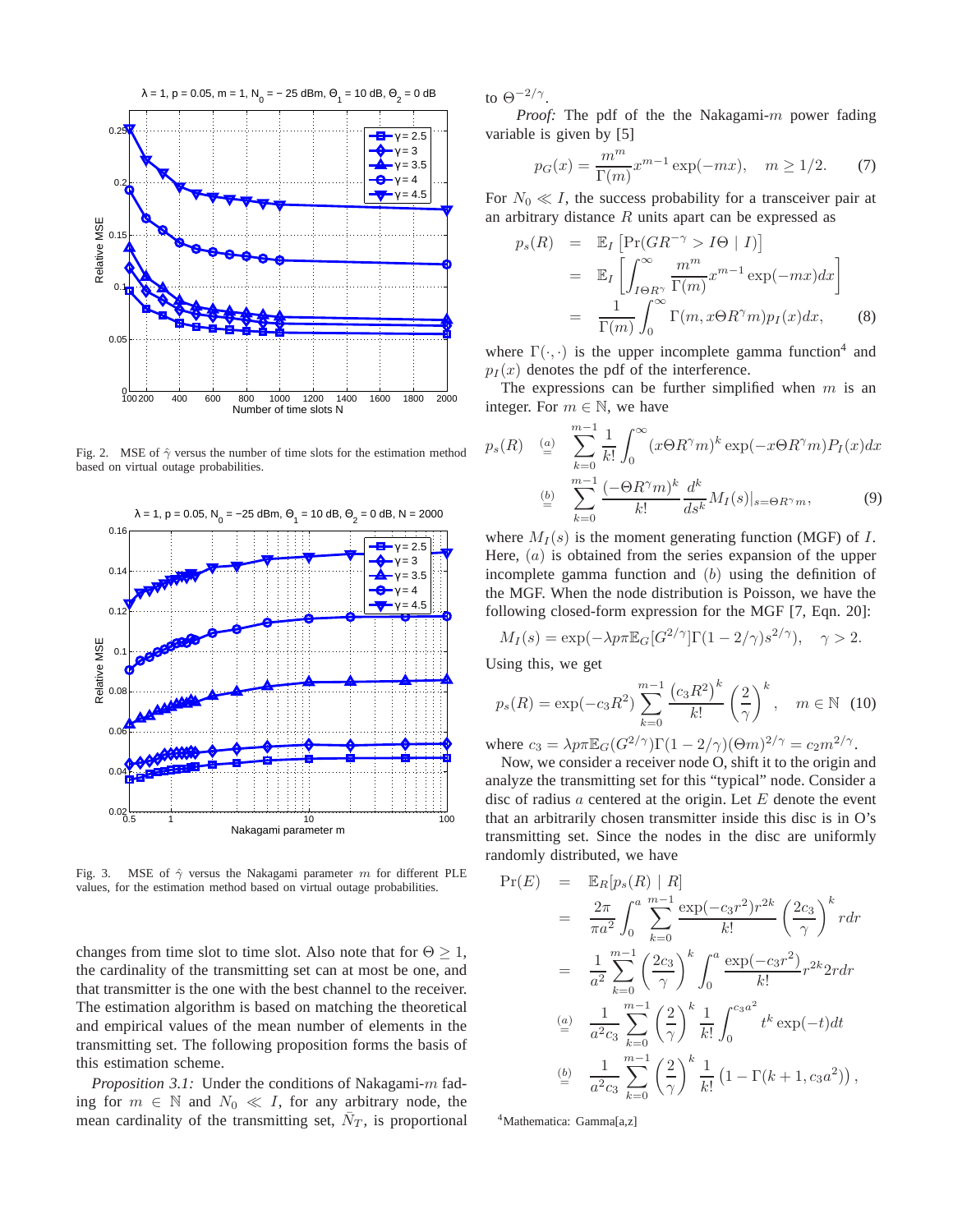where (*a*) is obtained by a simple change of variables  $(c_3r^2 =$  $t$ ) and  $(b)$  using the definition of the incomplete gamma function.

Thus,  $\bar{N}_T = c_4$ , where

$$
c_4 = \lim_{a \to \infty} N_a \Pr(E)
$$
  
\n
$$
\stackrel{(a)}{=} \frac{\lambda p \pi}{c_3} \sum_{k=0}^{m-1} \left(\frac{2}{\gamma}\right)^k = \frac{\lambda p \pi}{c_3} \frac{1 - \left(\frac{2}{\gamma}\right)^m}{1 - \frac{2}{\gamma}}
$$
  
\n
$$
\stackrel{(b)}{=} \frac{\Gamma(m) \left(1 - \left(\frac{2}{\gamma}\right)^m\right)}{\Gamma(m + \frac{2}{\gamma}) \Gamma(2 - \frac{2}{\gamma}) \Theta^{2/\gamma}}.
$$
\n(11)

Here, (a) is obtained using the fact that  $\lim_{z\to\infty} \Gamma(a, z) =$  $\Gamma(a)$  and (b) using the definition of  $c_3$  and (2).

From (11), we see that  $\bar{N}_T$  is inversely proportional to  $\Theta^{2/\gamma}$ . Therefore, when  $m$  is a positive integer, the ratio of the mean cardinalities of the transmitting set at two different values of  $\Theta$  is independent of m. This forms the main idea behind the estimation algorithm, and we surmise that this behavior holds at arbitrary  $m \in \mathbb{R}^+$ .

For the rest of the subsection, we assume that the system is interference-limited, i.e,  $N_0 \ll I$ . The algorithm based on the cardinality of the transmitting set works as follows.

- For a known threshold value  $\Theta_1 \geq 1$ , set  $N_{T,1}(i) = 1$ at time slot i,  $1 \leq i \leq N$ , if the node can decode a packet and  $N_{T,1}(i) = 0$  otherwise. Eventually, the empirical mean observed at any node over several time slots,  $\bar{N}_{T,1} = (1/N) \sum_{i=1}^{N} N_{T,1}(i)$  converges.
- Likewise, evaluate  $\overline{N}_{T,2} = (1/N) \sum_{i=1}^{N} N_{T,2}(i)$  for another threshold value,  $\Theta_2 \geq 1$ .
- Equating the mean cardinalities of the transmitting set for the two different threshold values, we obtain

$$
\bar{N}_{T,1}/\bar{N}_{T,2} = (\Theta_2/\Theta_1)^{2/\gamma}.
$$

• Following this,  $\gamma$  is estimated as

$$
\hat{\gamma} = (2\ln(\Theta_2/\Theta_1)) / \ln(\bar{N}_{T,1}/\bar{N}_{T,2}).
$$
 (12)

Thus, this algorithm does not require the knowledge of either  $\lambda$  or  $m$ .

Fig. 4 plots the empirical MSE of  $\hat{\gamma}$  for algorithm 3 versus the number of time slots  $N$  for various PLE values, while Fig. 5 shows the MSE of  $\hat{\gamma}$  versus m. Again, we see that the MSE is low at lower values of  $m$  and increases with  $m$ .

## *D. Discussion*

The issue of PLE estimation is a challenging problem, yet needs to be accurately performed for the efficient design and operation of wireless networks. We have proposed three algorithms for this purpose that are fully distributed and can be employed at each node in the network. Furthermore, they do not require any information on the locations of other nodes in the network or the Nakagami parameter  $m$ . Simulation results validate that the estimates are quite accurate over a large range of the system parameters  $\gamma$  and m. Also, the convergence of the MSE is seen to occur occur within about 2000 time



Fig. 4. MSE of  $\hat{\gamma}$  versus the number of time slots for different PLE values, for the estimation method based on the mean cardinality of the transmitting set.



Fig. 5. MSE of  $\hat{\gamma}$  versus the Nakagami parameter m for the estimation algorithm based on the mean cardinality of the transmitting set.

slots for each of the algorithms. For time slots of the order of milliseconds, it takes only a few seconds to estimate the PLE in practice.

There is a caveat though, that we wish to address here. Recall that each of the estimation algorithms works by equating empirically measured values of certain network characteristics with their corresponding theoretical values. While in theory, we usually assume that we have access to a large number of independent network realizations and derive results for an "average network", the problem in practice is that we have